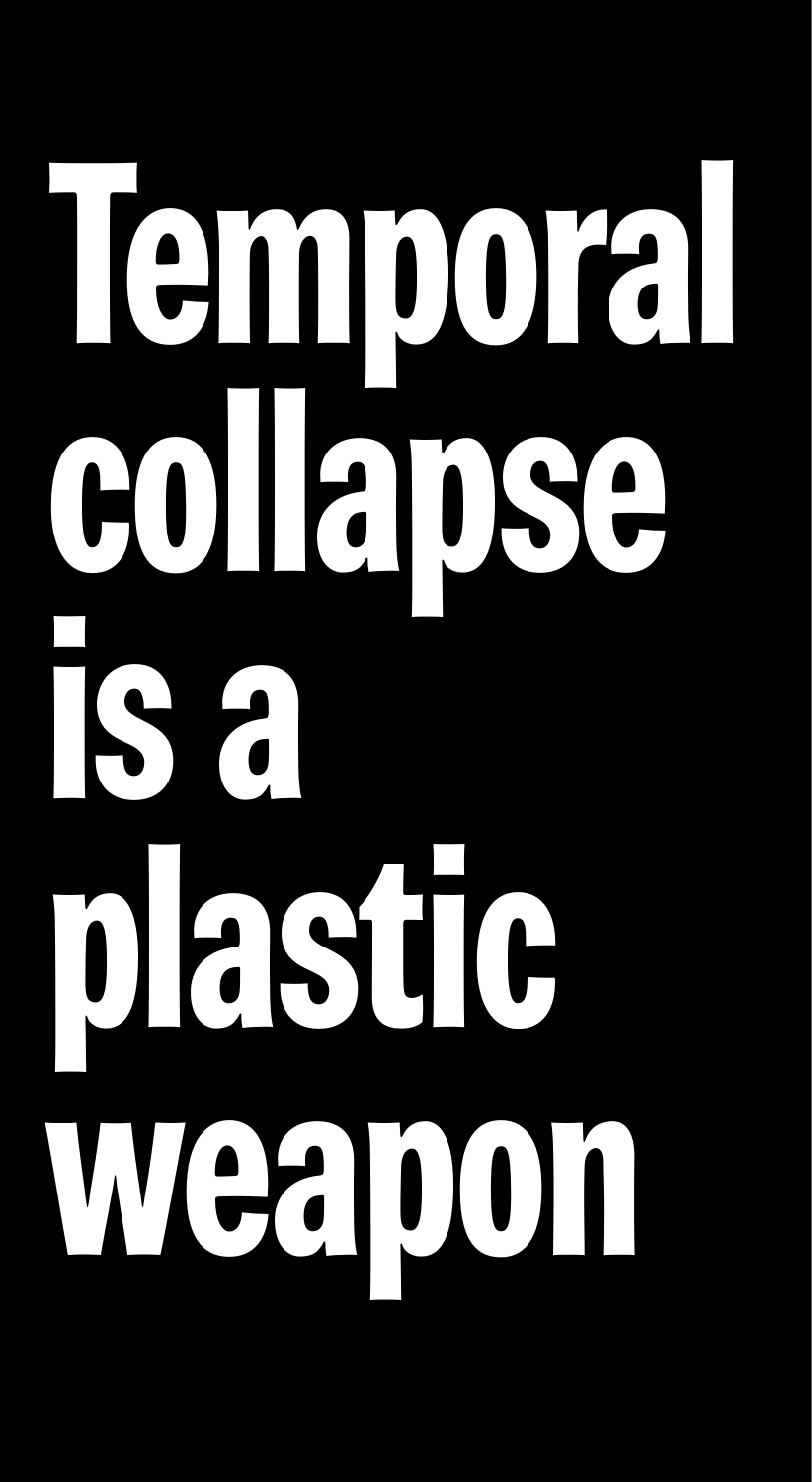#### **NICK SHINN**



PHOTO: WILLIAM CICCOCIOPPO

2 **You<br>Analyzine, taken by its m**<br>**Youth Source Conduct Service Service Conduct Service Conduct Service Conduct Service Conduct Service Conduct S time travel. Dropping out of the present into an old magazine, taken by its musty smell, letterpress bite, fragility of paper, and gone. Oh so vivid, sucked into the strangeness of ancient thought, astounded in the**

1

astounded in the<br>draftsmanship of the past masters extemporizing, defining multi-dimensional reality in the trace of a black pen stroke on a flat white surface. Piqued to dizzying peaks of consciousness, the moment grabs the past and pulls it right into the present, simultaneously collapsing and expanding time into eternal now.

Yo—bullet time.

The *musée sans murs* is the *musée sur pages* and the pages are in mass market magazines. We once were they, the people who fleshed out consumer culture, working stiffs laboring in the

### meta-culture of ad agencies, art studios, type houses, film shops, photo studios, press works, type foundries, and publishing, packaging, direct mar-3

keting and sales promotion companies—and why should anyone be forgotten, ever, anywhere?

The end of history, it has been said, and written, and thought, and discussed, exhausting language. Triumph

4

of the<br> **Semion Sepanor Sepanor Containers**<br>
claiming the turf for his own. Uh-huh. But it always takes a while for the philosopher to figure things out, after the fact, asserting that there is no significance until it is attached by the intellectual, the moon disappearing as he turns away. 5

out, after the fact, asserting that there is no significance until it is attached by the intellectual, the<br>moon disappearing as he turns away.<br>"It was not until the early twentieth century that MMM and the myth we live wit upset the accepted chronology, *realism > modernism > post-modernism,* swiped from the art world. As if the elite scene of gallery objects functions as the R&D department of the mass<br>media, when the opposite is the **norm, and the set of the same of the same of the same of the same of the same of the same of the** 6

for inspiration and relevance. The pioneers of the sans serif were not  $\blacktriangledown$  Edward Johnson and Paul Renner, but its inventors, Vincent Figgins and William Caslon IV, who beat them to the punch by a century. Yet amid the

7

I menagerie of early 19th century type specimens, the very first sans serif is oft considered an inadvertent oddity, its invention dismissed by Philip B. Meggs, in *A History of Graphic Design,* as Caslon snipping the serifs off an Egyptian. So this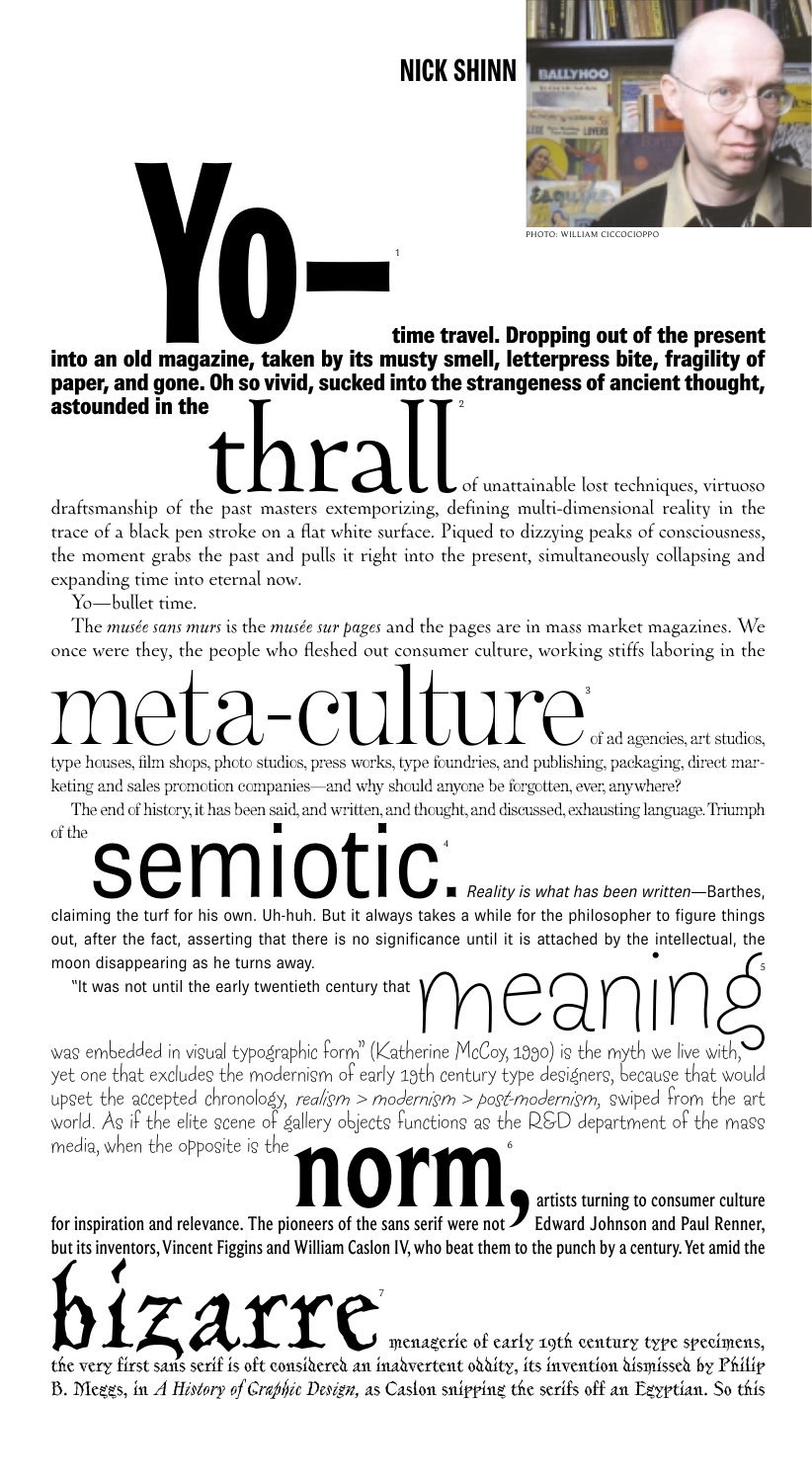#### $\mathbf{TPCCLIVE:}$ hands who change the world. Those who make it with their ideas change the way it is seen. 8

The meaning embedded in William Caslon IV's 1816 sans is quite clear; it was, after all, created during a time of revolutionary technological, economic, social and political upheaval. That it is an

9

**is a confirms the status, the explication of theory lagging behind events. As Rilke explained,** "Works of art are of an infinite solitariness, and nothing is less likely to bring us near to them

than criticism. Only<br>them." Indeed, there *is* something solitary and pathetic about the early sans, with its naive, awkward<br>them, and can be just toward in the formula of the solitation of the solitation of social illustr features, when seen in its usual role of contrast face, pitted against vast tracts of scintillating Scotch Roman.

10

11

Roman.<br>
What did Bodoni **for all format point in the may** or may not have been deluding himself; telling the truth or else putting on a show for his fans. *At the time the vogue was for the ancient world, yet it's now widely accepted, after Foucault, that it was the birth of the modern era. The similarities between neo-classicism and modernism are striking.*

*The*

## **now the modern era.** The simularities between neo-classicism and modernism are striking.<br> **of Bodoni's type penetrates the**<br> **of Bodoni's type penetrates the** 12

**far distances of past and future, illuminating the vista of history.**

**The Victorian (Scotch) Romans were termed** *Modern Roman* **in the early 20th century, to distinguish them from Old Style Roman; but they soon lost popularity, and the Bodoni revivals came to be the main examples of this class of type. Then, as the precepts of modern art spread (in particu-**13



The defining terms only go so far. Under the surface there's the communal ideal, the spirit of the Didone genre; we all know what it means, which is why it's possible to recognize a badly drawn Bodoni. And type designers riff on the archetype—prompted periodically by the adjustments required by 14

Ultimately, the motives of a single artist count for very little. When not just the

Ultimately, the motives of a single artist count for very little. When not just the<br>press, but the American mass media as a whole were psychoanalyzing Jackson Pollock and his action 16

# paintings in the '50s, Robert Motherwell<br>Plastic automatism is very little a question of the unconscious. It is much more a plastic weapon with which to create new forms."

15

OCC to serendipity, the designer's urge to invent is, to a degree, indiscriminate, seizing whatever weapon looks most promising (and a Big Fucking Gun makes a lot of 17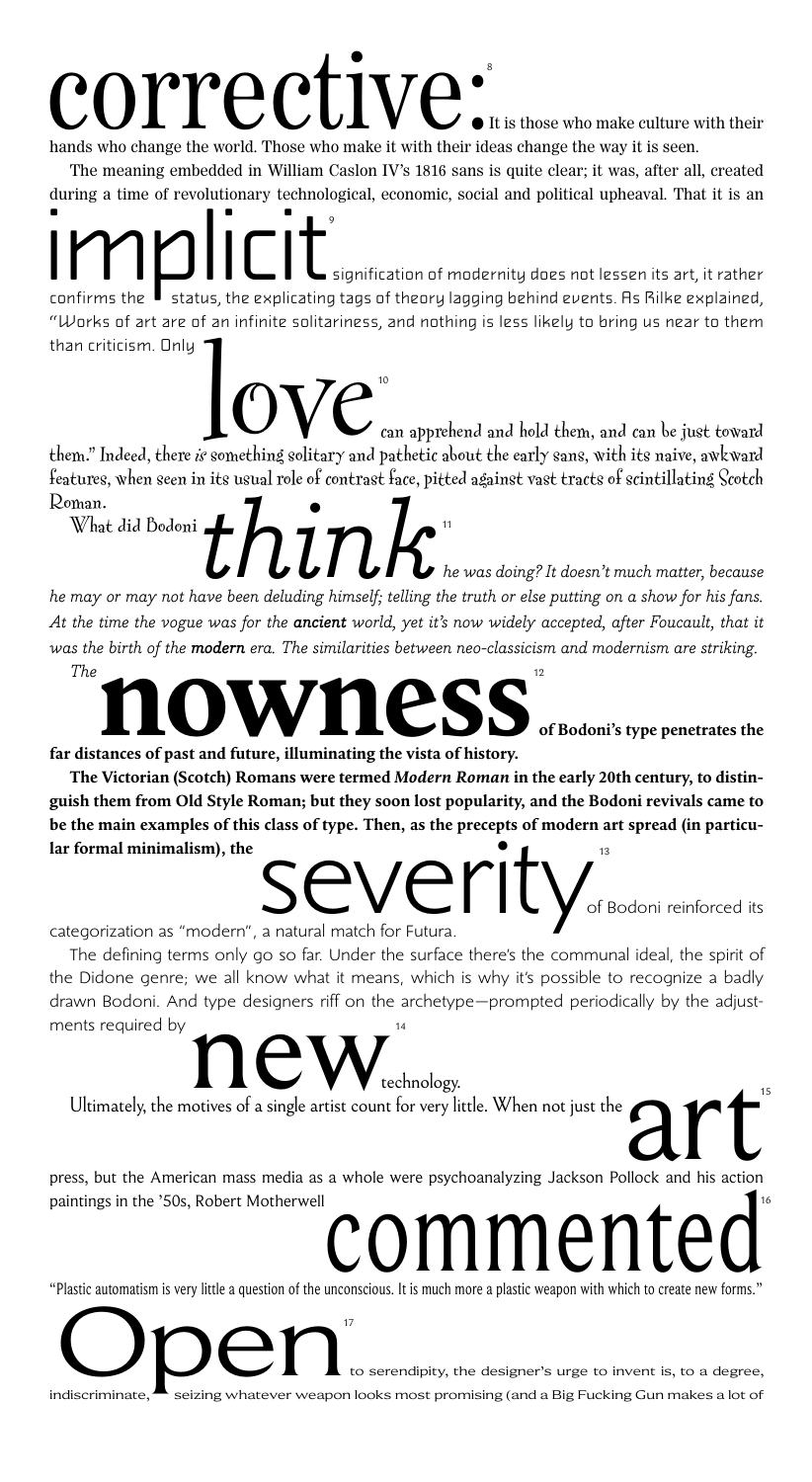**noise). The surface of \sum\_{n=1}^{\infty} \sum\_{n=1}^{\infty} \sum\_{d=1}^{\infty} \sum\_{d=1}^{\infty} \sum\_{d=1}^{\infty} \sum\_{d=1}^{\infty} \sum\_{d=1}^{\infty} \sum\_{d=1}^{\infty} \sum\_{d=1}^{\infty} \sum\_{d=1}^{\infty} \sum\_{d=1}^{\infty} \sum\_{d=1}^{\infty} \sum\_{d=1}^{\infty} \sum\_{d=1}^{\infty} \sum\_{d=1}^{\infty} \sum\_{d=1}^{\infty} \sum\_{d=** 18

**in the armchair of history, centuries collide and the phenomenon emits typefaces.**

| <b>TYPEFACE</b>   | <b>CONTEMPORARY IDEA</b>      | <b>HISTORICAL IDEA</b>                                  |
|-------------------|-------------------------------|---------------------------------------------------------|
| Fontesque         | <b>Grunge, Deconstruction</b> | Letterpress artefacts, Goudy's impeccable imperfections |
| <b>Beaufort</b>   | PostScript sharpness          | Times Roman, Early twentieth century lettering          |
| Oneleigh          | Parallel universe             | 1920s historicism                                       |
| Merlín            | Goth culture, Distress        | Humanist/textura hybrid, Gothic revival                 |
| <b>Alphaville</b> | Techno, vector tools          | Godard's movie, Crouwel's "Stedelijk"                   |
| Richler           | <b>DIN</b> metrics            | Palatino                                                |
| Artefact          | Deconstruction                | Drawn from scratch, Victorian details                   |



20

22

21

**There is much in**<br>**There is much in**<br>**The sense of being artificial, and of being complex, built up from**<br>**The sense of being artificial, and of being complex, built up from obviously synthetic, in both the sense of being artificial, and of being complex, built up from combinations of simpler elements.**

20

**Morphica is a methodically**<br>
merging several understated thematic devices. It has a techno skeleton, yet it's not reductively modernist. It mixes sans and serif, yet there is no pointed, cut and paste, Post-modern dialectic (as in Dead History, Fudoni, or Missive). It has exotic letter forms, yet it's not anarchic or anaesthetically process-driven, but systematically harmonic. The intention is sweetness, and the technique is precise and fanciful.

and fanciful.<br>Up against the printed fact, **rational**ization alization is a poor kickstart for creative concepts, leave that to happy coincidence. There are no accidents. Circumstance holds the strings, and this was certainly true for Bodoni Egyptian, a face which represents the convergence of many factors.

In the first place, I had some very large, exquisite alphabet samples of Headliners Bodoni, from the 1970s, which I had acquired with the intent of producing—I've no idea what, because the results led nowhere. These were my primary reference.

Were my primary reference.<br>
In 1997 I had designed a typeface,<br>
a few weights (an italic being impossible), and I was looking for ways to conceptually **bundle it with some other faces and thus hopefully interest FontShop International in publishing what was otherwise outside the category in which they had me placed — and not particularly desirable, being a rather** a tew weights (all hand being impossible), and I was looking for ways to conceptually builde it with<br>some other faces and thus hopefully interest FontShop International in publishing what was otherwise<br>outside the category  $23$ 

BOTH CONSTRUCTED and deconstructed at the same time, the sort of typeface that doesn't fitneatly into any established genres. In other words, it was a face waiting for interpretation. I hit upon the idea of pairing Artefact with Walburn,